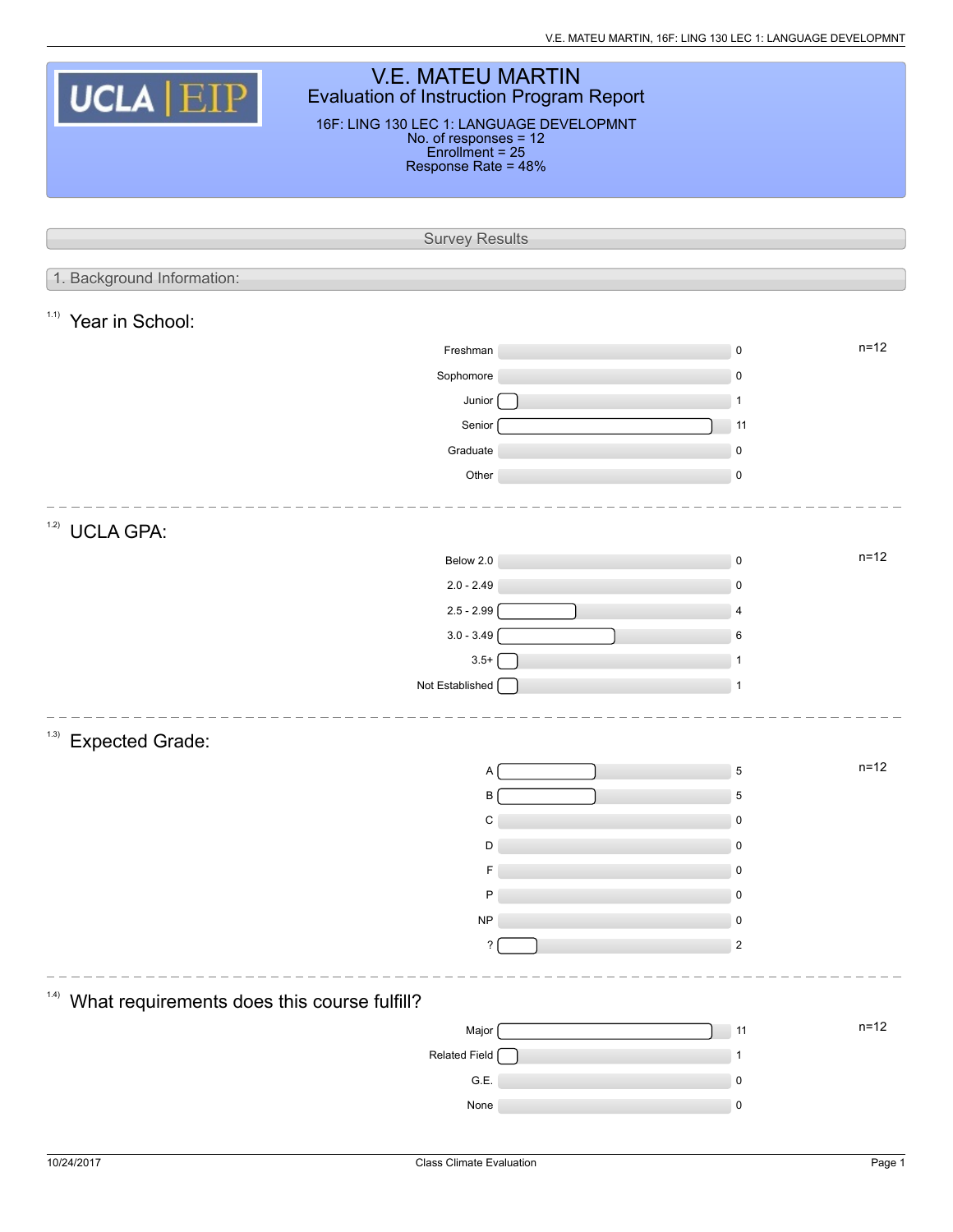| 2. To What Extent Do You Feel That:                                                        |          |  |  |  |                                                                                                                                                                                                          |                                                                       |           |                                                                                                                                                                                                                                                                                                                                                            |
|--------------------------------------------------------------------------------------------|----------|--|--|--|----------------------------------------------------------------------------------------------------------------------------------------------------------------------------------------------------------|-----------------------------------------------------------------------|-----------|------------------------------------------------------------------------------------------------------------------------------------------------------------------------------------------------------------------------------------------------------------------------------------------------------------------------------------------------------------|
| 2.1)<br>Instructor Concern - The instructor<br>was concerned about student<br>learning.    |          |  |  |  |                                                                                                                                                                                                          |                                                                       |           | $n = 12$<br>$av = 8.75$<br>$md=9$<br>$dev = 0.62$                                                                                                                                                                                                                                                                                                          |
| $22)$ Organization - Class presentations<br>were well prepared and organized.              |          |  |  |  |                                                                                                                                                                                                          |                                                                       |           | n=12<br>$av = 8.67$<br>$md=9$<br>$dev = 0.78$                                                                                                                                                                                                                                                                                                              |
| Interaction – Students felt welcome in<br>seeking help in or outside of the<br>class.      |          |  |  |  |                                                                                                                                                                                                          |                                                                       |           | n=12<br>$av = 8.67$<br>$md=9$<br>$dev = 0.78$                                                                                                                                                                                                                                                                                                              |
| (2.4)<br><b>Communication Skills - The</b><br>instructor had good communication<br>skills. |          |  |  |  |                                                                                                                                                                                                          |                                                                       |           | $n = 12$<br>$av = 8.75$<br>$md=9$<br>$dev = 0.62$                                                                                                                                                                                                                                                                                                          |
| <sup>2.5)</sup> Value - You have learned something<br>vou consider valuable.               |          |  |  |  |                                                                                                                                                                                                          |                                                                       |           | n=12<br>$av = 8.67$<br>$md=9$<br>$dev = 0.78$                                                                                                                                                                                                                                                                                                              |
| <sup>2.6)</sup> Overall - Your overall rating of the<br>instructor.                        |          |  |  |  |                                                                                                                                                                                                          |                                                                       |           | n=12<br>$av = 8.75$<br>$md=9$<br>$dev = 0.62$                                                                                                                                                                                                                                                                                                              |
| <sup>2.7)</sup> Overall – Your overall rating of the<br>course.                            |          |  |  |  |                                                                                                                                                                                                          |                                                                       |           | n=12<br>$av = 8.67$<br>$md=9$<br>$dev = 0.65$                                                                                                                                                                                                                                                                                                              |
| 3. Your View of Course Characteristics:                                                    |          |  |  |  |                                                                                                                                                                                                          |                                                                       |           |                                                                                                                                                                                                                                                                                                                                                            |
| 3.1) Subject interest before course                                                        | Low      |  |  |  |                                                                                                                                                                                                          |                                                                       | High      | $n = 12$<br>$av = 2.5$<br>$md=2.5$<br>$dev = 0.52$                                                                                                                                                                                                                                                                                                         |
| Subject interest after course                                                              | Low      |  |  |  |                                                                                                                                                                                                          |                                                                       | High      | n=12<br>$av = 2.83$<br>$md=3$<br>dev.=0.39                                                                                                                                                                                                                                                                                                                 |
| Mastery of course material                                                                 | Low      |  |  |  |                                                                                                                                                                                                          |                                                                       | High      | $n = 12$<br>$av = 2.58$<br>$md=3$<br>dev.=0.51                                                                                                                                                                                                                                                                                                             |
| Difficulty (relative to other courses)                                                     | Low      |  |  |  |                                                                                                                                                                                                          |                                                                       | High      | n=12<br>$av = 2.33$<br>$md=2$<br>$dev = 0.49$                                                                                                                                                                                                                                                                                                              |
| Workload/pace was                                                                          | Too Slow |  |  |  |                                                                                                                                                                                                          |                                                                       | Too Much  | $n = 12$<br>$av = 2.08$<br>$md=2$<br>dev.=0.29                                                                                                                                                                                                                                                                                                             |
| Texts, required readings                                                                   | Poor     |  |  |  |                                                                                                                                                                                                          |                                                                       | Excellent | $n = 12$<br>$av = 2.67$<br>$md=3$<br>dev.=0.49                                                                                                                                                                                                                                                                                                             |
|                                                                                            |          |  |  |  | $\begin{array}{c cccc}\n\hline\n2 & 3 & 4 & 5 & 6 & 7\n\end{array}$<br>Very Low or $\begin{array}{ c c c c c }\n\hline\n0 & 0 & 0 & 0 & 0 & 0 & 1 \\ \hline\n0 & 1 & 2 & 3 & 4 & 5 & 6 & 7\n\end{array}$ | Very Low or $\begin{array}{c cccc} 0 & 0 & 0 & 0 & 0 & 1 \end{array}$ |           | 1 10 Very High or<br><b>HALL</b> Always<br>Very Low or $\begin{array}{ c c c c c c }\n\hline\n0 & 0 & 0 & 0 & 0 & 1 & 1 & 10 \\ \hline\n\end{array}$ Very High or Never<br>Very Low or $\begin{array}{ c c c c c c }\n\hline\n0 & 0 & 0 & 0 & 0 & 2 & 0 & 10 \\ \hline\n\end{array}$ Very High or Never<br>2 9 Very High or<br>$\frac{1}{\sqrt{1}}$ Always |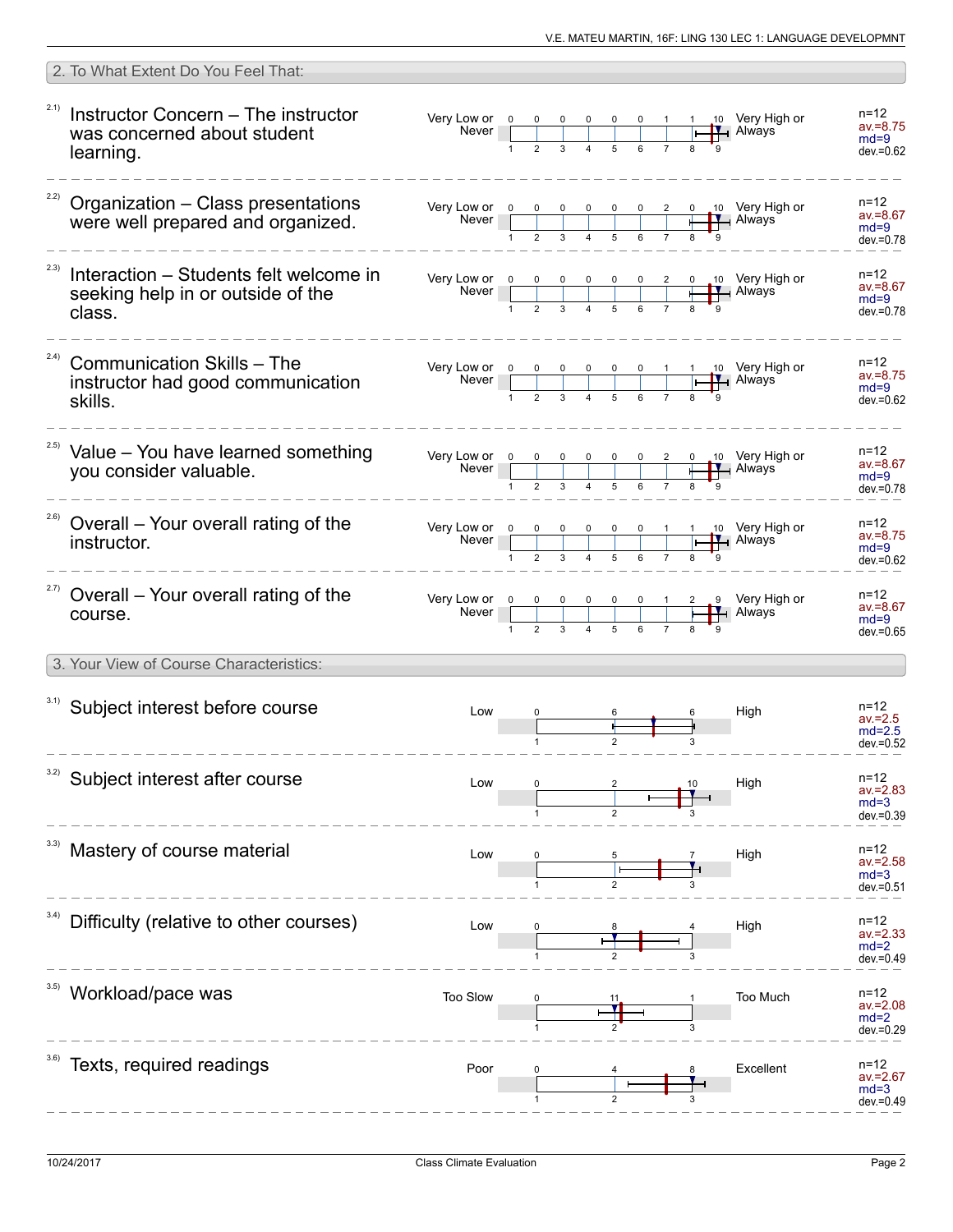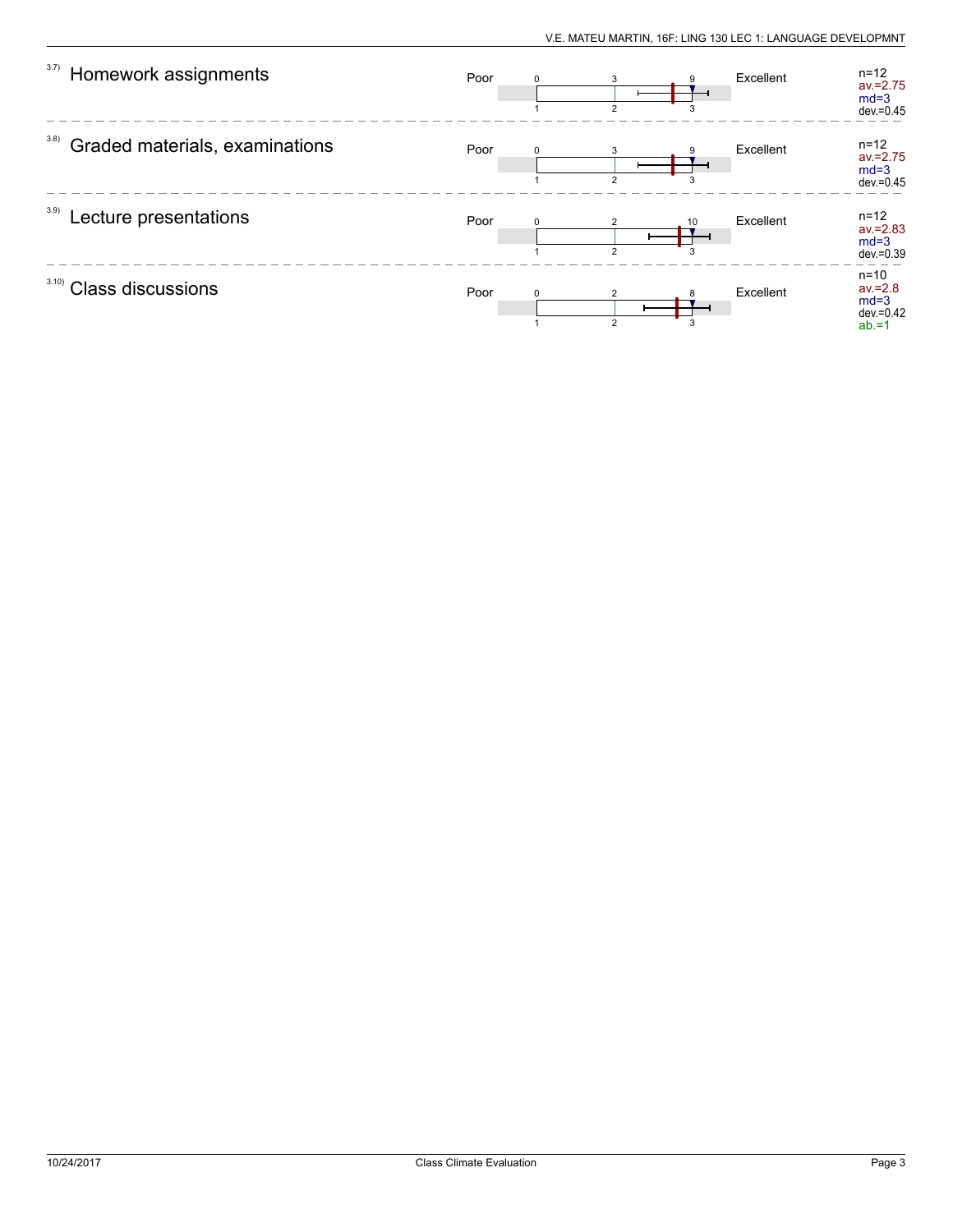# Profile

#### Subunit: LING

Name of the instructor: V.E. MATEU MARTIN

Name of the course: (Name of the survey) 16F: LING 130 LEC 1: LANGUAGE DEVELOPMNT

Values used in the profile line: Mean

#### 2. To What Extent Do You Feel That:

- 2.1) Instructor Concern The instructor was concerned about student learning.
- 2.2) Organization Class presentations were well prepared and organized.
- 2.3) Interaction Students felt welcome in seeking help in or outside of the class.
- 2.4) Communication Skills The instructor had good communication skills.
- 2.5) Value You have learned something you consider valuable.
- $2.6$ ) Overall Your overall rating of the instructor.
- $2.7)$  Overall Your overall rating of the course.

| Very Low or<br>Never | Very High or<br>Always | $n = 12$ | $av = 8.75$ |
|----------------------|------------------------|----------|-------------|
| Very Low or<br>Never | Very High or<br>Always | $n = 12$ | $av = 8.67$ |
| Very Low or<br>Never | Very High or<br>Always | $n = 12$ | $av = 8.67$ |
| Very Low or<br>Never | Very High or<br>Always | $n = 12$ | $av = 8.75$ |
| Very Low or<br>Never | Very High or<br>Always | $n = 12$ | $av = 8.67$ |
| Very Low or<br>Never | Very High or<br>Always | $n = 12$ | $av = 8.75$ |
| Very Low or<br>Never | Very High or<br>Always | $n = 12$ | $av = 8.67$ |

### 3. Your View of Course Characteristics:

| 3.1) | Subject interest before course         | Low      |  | High      | $n = 12$ | $av = 2.50$ |
|------|----------------------------------------|----------|--|-----------|----------|-------------|
| 3.2) | Subject interest after course          | Low      |  | High      | $n=12$   | $av = 2.83$ |
| 3.3) | Mastery of course material             | Low      |  | High      | $n=12$   | $av = 2.58$ |
| 3.4) | Difficulty (relative to other courses) | Low      |  | High      | $n=12$   | $av = 2.33$ |
| 3.5) | Workload/pace was                      | Too Slow |  | Too Much  | $n=12$   | $av = 2.08$ |
| 3.6) | Texts, required readings               | Poor     |  | Excellent | $n = 12$ | $av = 2.67$ |
| 3.7) | Homework assignments                   | Poor     |  | Excellent | $n=12$   | $av = 2.75$ |
| 3.8) | Graded materials, examinations         | Poor     |  | Excellent | $n=12$   | $av = 2.75$ |
| 3.9) | Lecture presentations                  | Poor     |  | Excellent | $n=12$   | $av = 2.83$ |
|      | 3.10) Class discussions                | Poor     |  | Excellent | $n=10$   | $av = 2.80$ |